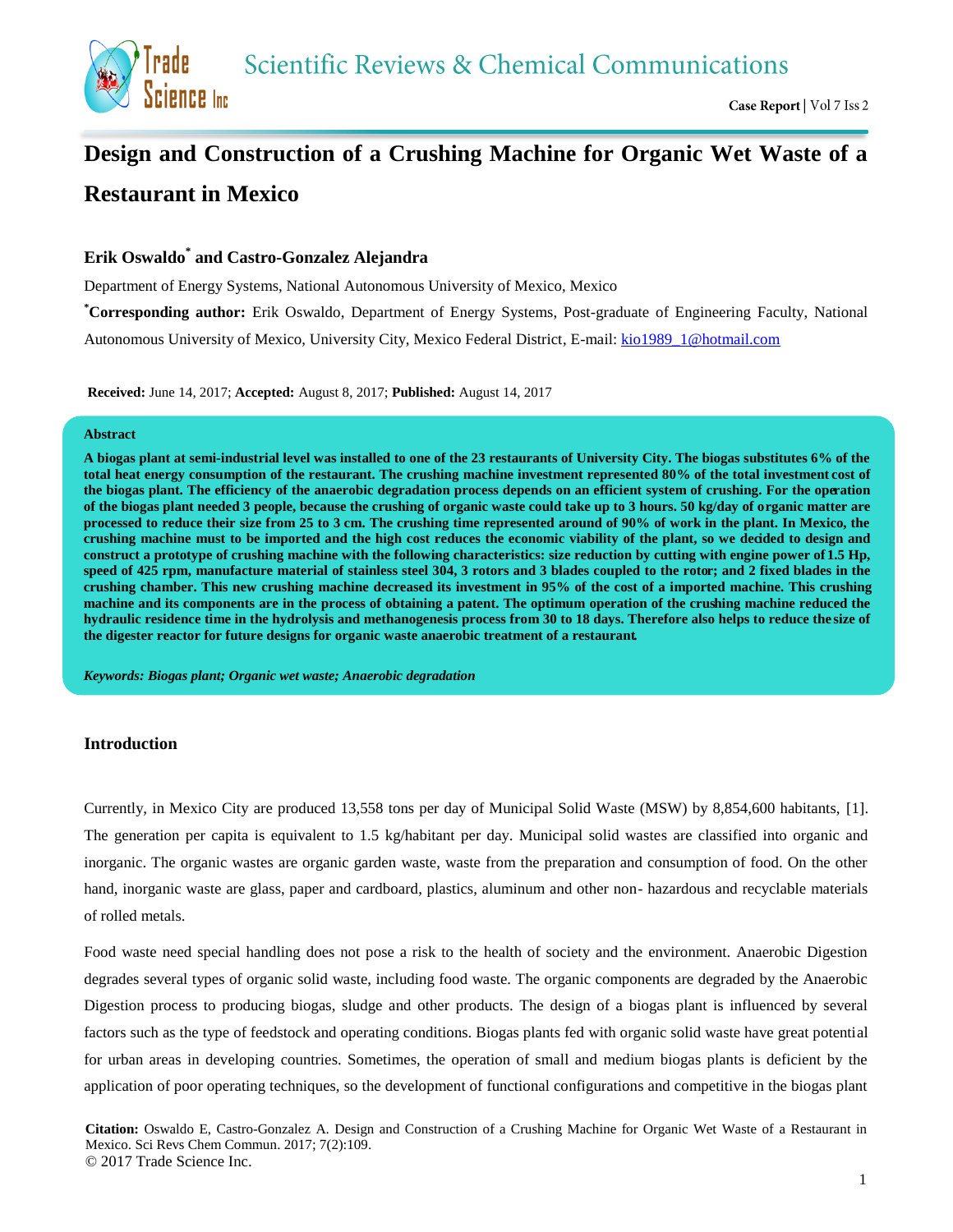design are very important, and also the costs [2]. This work is based on the design and construction of a crushing machine which optimizes the operation of a biogas plant, in a restaurant located at University City.

#### **Case Study**

The restaurant is located in Ciudad Universitaria of the National Autonomous University of Mexico. The restaurant is opened six days per week (Monday to Saturday), preparing on average 600 meals per day with monetary incomes around 3,100 dlls per week. The restaurant uses liquefied petroleum gas (LPG) as the main fuel for cooking with a consumption level of 264.5 kg estimated per week, equivalent to 45.8 MJ / kg of prepared food. The demand for LPG for cooking is 12,122 MJ per week [3].

#### **Biogas Plant**

The restaurant is installed next to the biogas plant which providing waste of food preparation to feed the anaerobic reactor. The plant is fed 50 kg of organic waste per day. The organic waste is collected from the restaurant; they are selected and crushed in approximately 180 minutes with 3 people labor. Water is then added to adjust the concentration of solids and to reaching the standards of wet digestion **(FIG. 1)**. To perform the following steps of plant operation only needs one person. By means of a pump is fed at the first anaerobic digester (D-1), made stainless steel with volume of  $1 \text{ m}^3$ , where the early stages of anaerobic digestion are performed. Then the substrate is discharged to the second anaerobic digester (D-2) made high density polyethylene (HDPE) material and with 5m^3 of volume **(FIG. 1.)**.



**FIG. 1.** Overview diagram of the biogas plant [2].

The substrate contained in D-2 is homogenized by recirculating of the effluent by means of a peristaltic pump for 60 minutes. The R-I reactor has a mechanical stirrer and pallets. Once both anaerobic digesters are filled and D-1 is fed by the substrate, D-2 automatically is fed by the effluent of D-1, while a volume of digested sludge exits the settling tank to separate the solid matter from the liquid matter [4].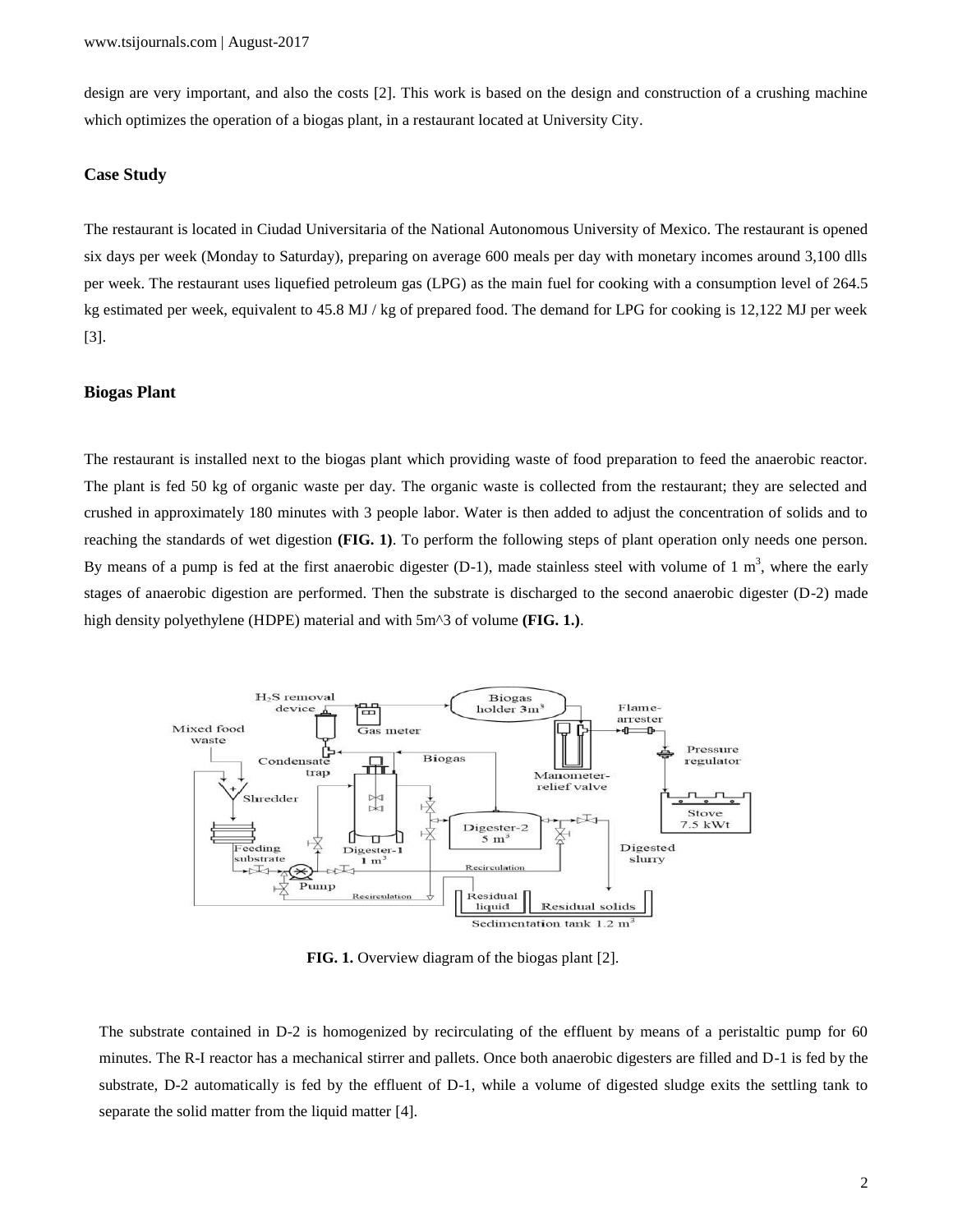#### **Problem description**

The grinding step is the mechanism that takes more time and human effort of all the process in the biogas plant. This step consists in reducing of waste size from 20 to 1 cm approximately. The crushing action is performed manually with the aid of a knife and then the crushed wastes are discharged to a Insinkerator garbage disposal with a 1HP motor. The operation must be suspended by frequent jamming in the grinding chamber. **FIG. 2** shows the Insinkerator garbage disposal.



**FIG. 2.** Insinkerator garbage disposal [4].

The particle size affects the biochemical transformation of organic waste into biogas **(FIG. 3)**. The relatively large particles have a longer residence time in the reactor to carry out anaerobic degradation [5]. The arrangement of the microorganisms to the solid feed material and hydrolysis of complex polymeric components constitute the limiting step in biological processes and therefore, it is important and necessary to improve the crushing step.  $F_0$  this reason, it was decided to construct a crushing machine to optimize the anaerobic process.



**FIG. 3.** Sample of organics wastes processed in the biogas plant [4].

One possible scenario to optimize and reduce the time of crushing would be ideal the buying of a Retsch brand crushing machine, manufactured in Germany. It has a value of about 5,287 dlls, but because the value of the crushing machine represents more than 80% of total value of the biogas plant [2], it was decided to design and build a crushing machine.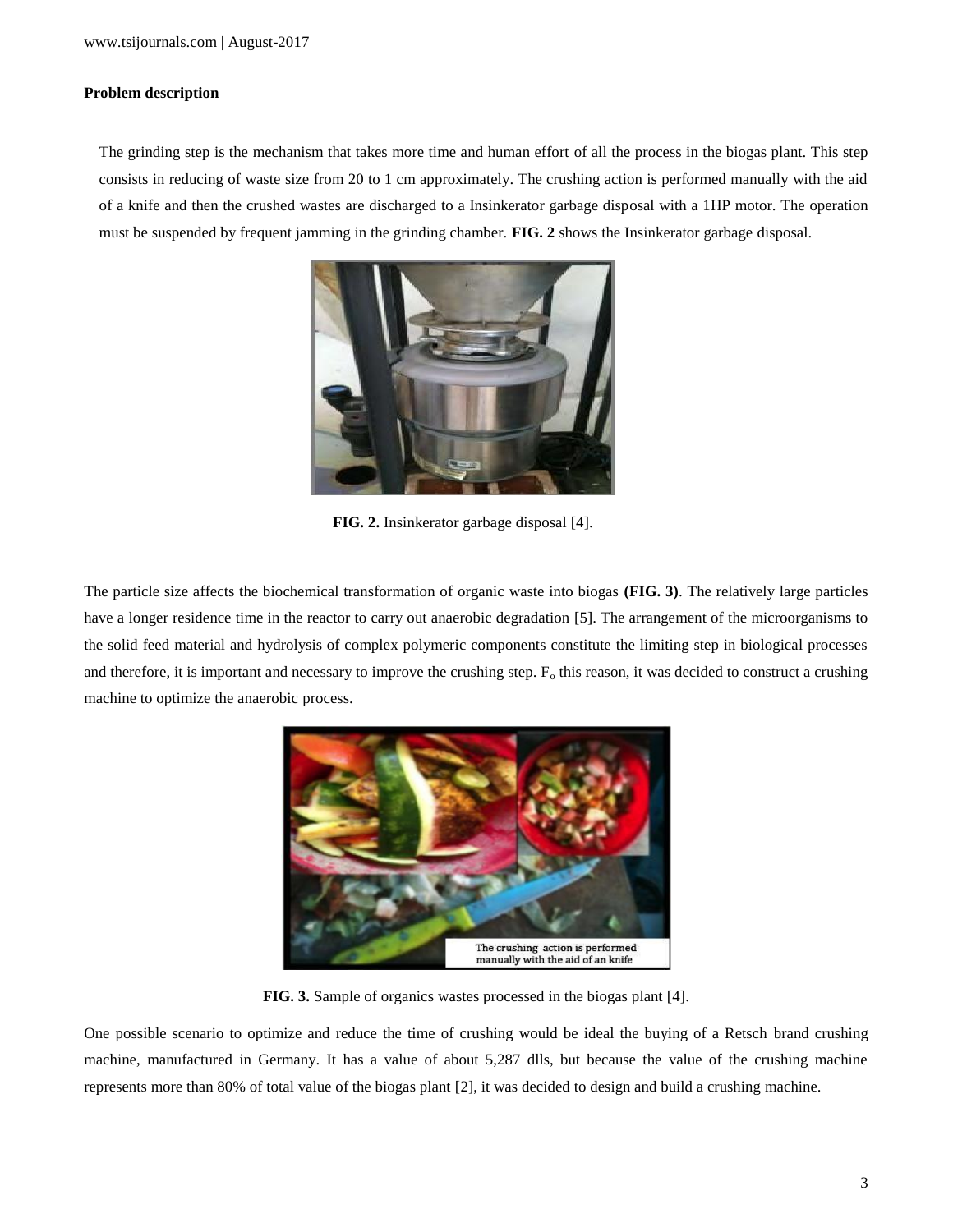## **Methodology**

The methodology used was the Quality Function Deployment (QFD). It can be defined broadly as a method for developing a design quality aimed at full customer satisfaction. It's also for taking on consumer demand in design goals and elements of quality control to be used in all steps of the production phase. First, it was realized a questionnaire to achieve the specifications of the customer and to know which he requires. **TABLE 1** shows customer requirements converted as goals of design [6].

| <b>GOALS OF DESIGN</b>       |                                                                          |
|------------------------------|--------------------------------------------------------------------------|
| Part of the crushing machine | <b>Specifications</b>                                                    |
| Structure                    | Wooden structure adapted to the design of the crushing machine           |
| Rotor                        | 3 Discontinuous stainless steel rotors                                   |
| <b>Blades</b>                | 5 stainless steel blades with $45^{\circ}$ chamfer                       |
| Housings for electric motors | Square-shaped stainless steel housing with welded flanges for attachment |
| Motor                        | Motor 1 hp at 1600 rpm                                                   |
| Shaft of the motor           | Shaft of 1 inch and 32 centimetres long                                  |
| Wedge                        | Square wedge of $\frac{1}{4} \times \frac{3}{4}$ inch                    |

**TABLE 1.** Design specifications of the crushing machine [7].

To start the design of the crushing machine were determinate inputs and outputs in terms of energy, materials and information, which can be done with a diagram with service functions and their interrelationships as shown in **FIG. 4**. Finally, once the specifications and functions were established, then we proceeded to perform a conceptual model for prototype of the crushing machine. The crushing machine has a hopper for avoiding direct contact with the grinding chamber. Also, it has 3 stainless steel rotors (type 304) aligned and distributed, so have a wide cutting area; since in its three ends are fixed three blades. The housing for electric motor has a thickness of ¼ inch stainless steel and have two blades coupled allowing cutting material with the blades of the rotors, and having a spacing 1 mm distance between blades when the rotor rotates. The shaft is coupled to a pulley of 16 inches to transmit the engine torque. In **FIG. 5** shows the model of the crushing machine.



**FIG. 4.** Service functions and their interrelationships [8]. **FIG. 5.** 3D model of crushing machine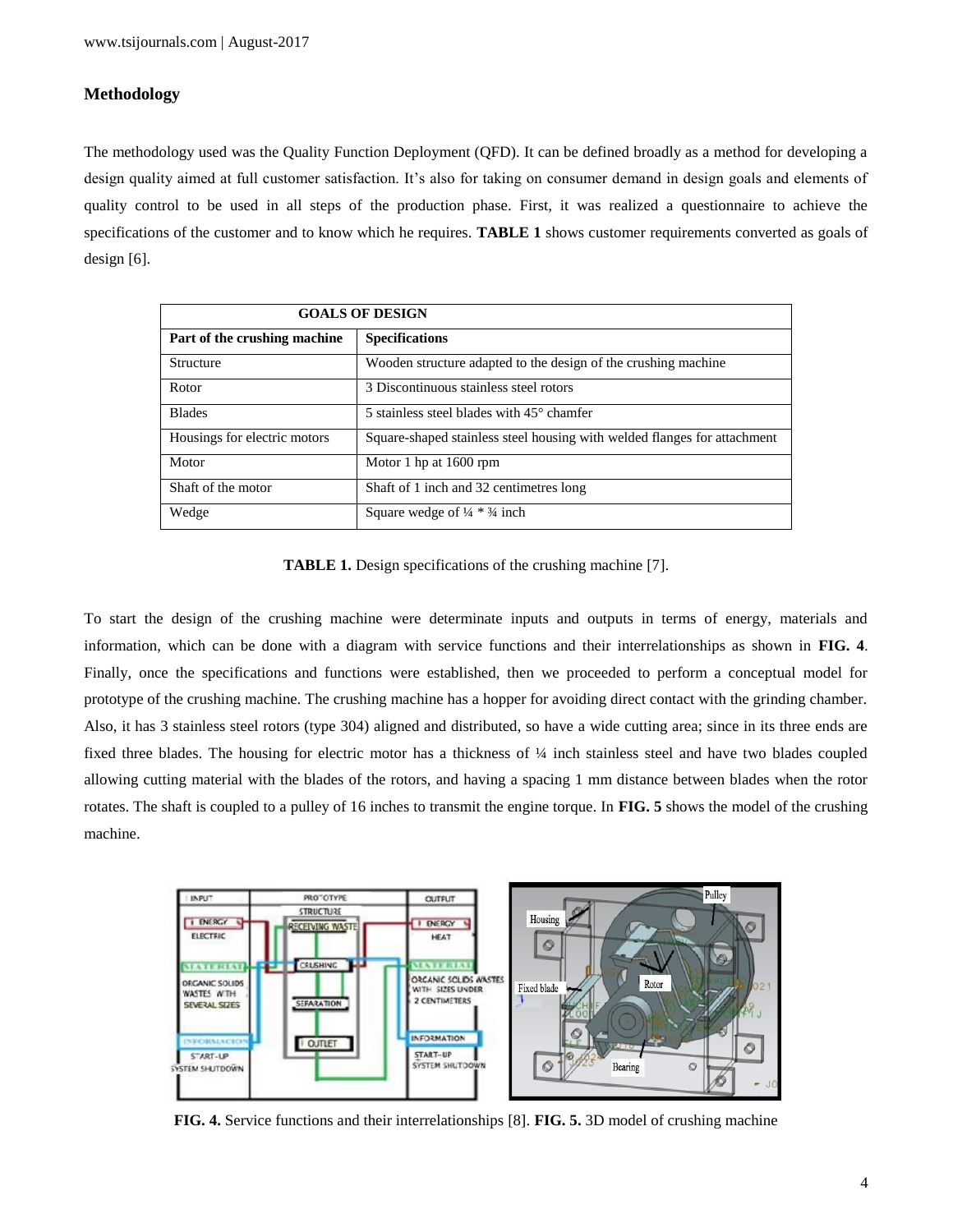## **Results**

After obtaining the final model, the next step was to make a stress analysis on the critical parts of the crushing machine (shaft, wedges, blades, and rotor) and applying an adequate safety factor to guarantee for normal operation of the crushing machine, and then move to manufacture of crushing machine. The cost required to build the crushed material is shown in **TABLE 2**. In this table, also shows the cost of plates which are essential for manufacturing of crushing machine as well as their measures. **TABLE 3** shows the parts of the crushing machine as screws, pulleys and belts that were purchased.

| <b>Material</b>                                        | Amount       | Cost (dlls) |
|--------------------------------------------------------|--------------|-------------|
| Stainless steel plate T-304 thickness 1/4 in           | $50cm*50cm$  | 48.08       |
| Stainless steel plate T-304 thickness $\frac{1}{2}$ in | $20cm*60cm$  | 49.71       |
| Stainless steel bars T-304                             | 35cm         | 6.96        |
| Stainless steel plate T-304 thickness 1/4 in           | $20cm*20cm$  | 10.00       |
| Stainless steel plate T-304 thickness 1/32in           | $20cm*60cm$  | 6.00        |
|                                                        | <b>Total</b> | 120.75      |

| <b>TABLE 2.</b> Materials used for the construction of the crushing machine |  |  |  |  |
|-----------------------------------------------------------------------------|--|--|--|--|
|-----------------------------------------------------------------------------|--|--|--|--|

| <b>Material</b>                 | Amount                      | Cost (dlls) |
|---------------------------------|-----------------------------|-------------|
| Steel screw $3/8$ $\emptyset$   | $8 \times 3 \frac{1}{2}$ in | 1.2         |
| Steel screw $5/16$ Ø            | $4 \times 3 \frac{1}{2}$ in | 0.6         |
| Steel screw $3/8$ $\emptyset$   | $8 \times 1 \frac{1}{2}$ in | 2.0         |
| Steel screw $\frac{1}{2}$ Ø     | 4 x 3 .00 in                | 1.6         |
| Aluminum pulley $16\varnothing$ | 1                           | 32.2        |
| Aluminum pulley $3 \varnothing$ | 1                           | 5.5         |
| <b>Bushing</b>                  | 2                           | 16.0        |
| <b>Ball bearing</b>             | 2                           | 8.0         |
| Rubber band                     | 2                           | 9.0         |
| Hinges                          | $\mathfrak{D}$              | 0.8         |
| Total                           | 32 pieces                   | 76.9        |

**TABLE 3.** Materials that were purchased

Finally, we proceed to carry out the final assembly of all parts. On the one hand, we have the pieces to assemble, as the Housings for electric motors and the fixed blades. On the other hand, purchased parts are screws, bearings, the band, pulleys, motor, table, and wood base. In **FIG. 6** are shown the pieces separately before assembly, these are the housings for motor, pulleys, worktable, bearings, motor, sieve, and input hopper. **TABLE 4** shows the specifications of crushing machine and also, it shows a final image of the crushing machine finished.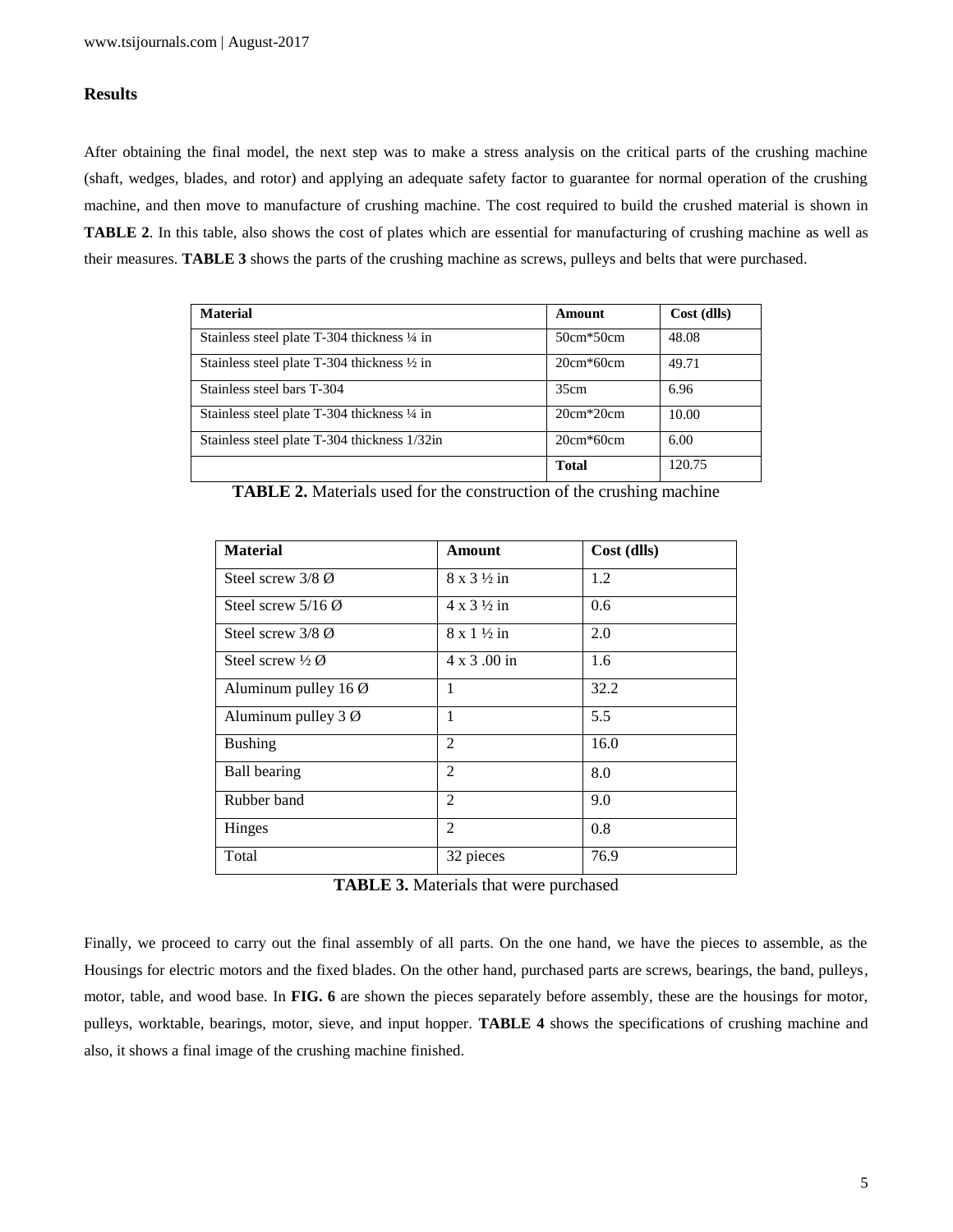

**FIG. 6.** Pieces of the crushing machine

| Goal                 | Size reduction              |                     |
|----------------------|-----------------------------|---------------------|
| Cost                 | \$346 dlls                  |                     |
| Areas of application | agriculture, food, plastics |                     |
| Type of material     | soft, semi-hard             |                     |
| Crushing principle   | bolt cutter, cutting        |                     |
| Initial granulometry | $< 100 \times 100$ mm       |                     |
| Final granulometry   | $10 - 35$ mm                |                     |
| Velocity (60Hz)      | $425$ rpm                   | $-1034$             |
| Rotor diameter       | $129.5 \text{ mm}$          | A) Crushing machine |
| Types of rotor       | 3 rotors, 3 blades coupled  |                     |
| Material             | Stainless steel 304         |                     |
| Motor                | Two-phase electric power    |                     |
| Engine power         | $1.5$ Hp                    |                     |
| $A*H*F$              | 500 x 1500 x 1400 mm        |                     |

**TABLE 4.** Specifications of the crushing machine and prototype model

#### **Crushing machine operation**

To perform the tests with the crushing machine were collected the food waste about 50 kg per day. Particularly, wastes such as fruit and vegetable peelings of the "Cibarium" restaurant at University City. Then the wastes are prepared to crushing them with the crushing machine. The results were satisfactory since the wastes were crushed without any problems and very quickly. **TABLE 5** shows a summary of the biogas plant operation considering the estimated time and number of people required for each sub-process.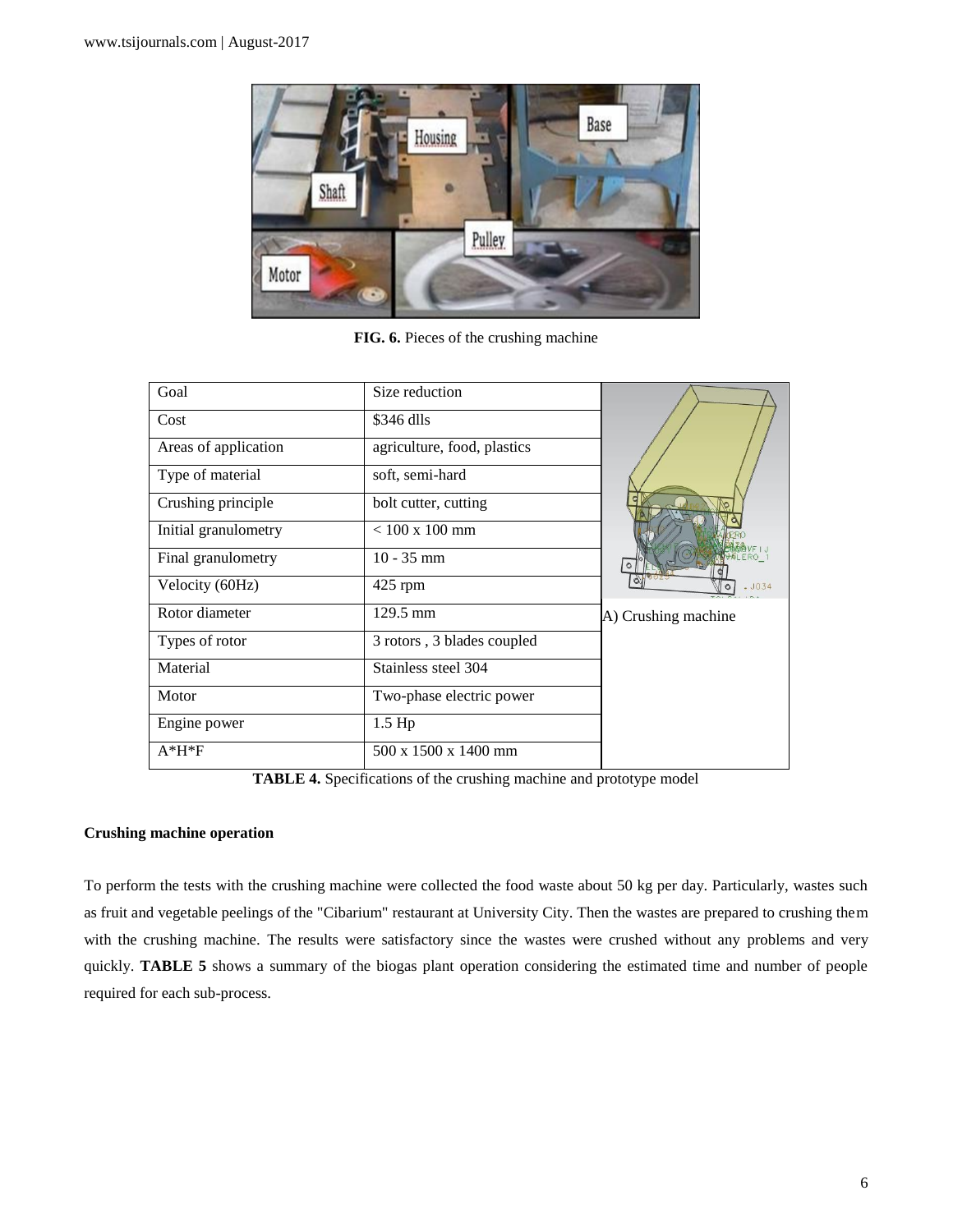|                                                                     | Without the crushing machine | <b>Number</b>  | of With<br>crushing<br>the | <b>Number</b><br>of |
|---------------------------------------------------------------------|------------------------------|----------------|----------------------------|---------------------|
| Process with load of 50kg                                           | (minutes)                    | <b>Zorkers</b> | machine (minutes)          | workers             |
| Collecting of organic matter                                        |                              |                | 10                         |                     |
| <b>Sorting waste</b>                                                | 20                           |                | 30                         |                     |
| Crushing action is performed<br>manually with the aid of an knife   | 150                          |                | 25                         |                     |
| Crushed wastes are discharged to<br>a Insinkerator garbage disposal | 50                           |                | 15                         |                     |
| Adding enzymes to anaerobic<br>reactor                              |                              |                |                            |                     |
| pH measurement                                                      |                              |                |                            |                     |
| <b>Mixing</b>                                                       | 60                           |                | 60                         |                     |
| <b>Recirculation system</b>                                         | 60                           |                | 60                         |                     |
| <b>TOTAL</b>                                                        | 349 minutes=5.81 hours       |                | $204$ minutes= $3.4$ hours |                     |

**TABLE 5**. Comparison of operation, with and without the crushing machine

## **Conclusion**

The assembling and design of the crushing machine was obtained through the methodology of QFD and it was concluded successfully. From this design, were calculated safety factors and maximum efforts caused by the normal performance of the crushing machine. The calculations were made on the most important parts (rotor, shaft, wedge and blades) to ensure that they will have a good performance. Once the results were satisfactory and that the design is feasible, and then was preceded to construction of the crushing machine. Part of the material used and the cutting of stainless steel plates by water jet were funded with support from the University.

Crushing machine is designed to process a flow of organic matter of 100 kg per hour. Crushing machine is driven by a motor of 1 Hp and its torque is transmitted to the grinding axis by means of two pulleys. The final cost of the crushing machine is the sum of: a) Cost of the stainless steel plate that is 121dlls, b) Parts acquired in the market with a value of 77 dlls, and c) The cutting of stainless steel plates by waterjet with a value of 98 dlls more welding the four corners of the housing. The total value is 346 dlls. If this value is compared with a German similar machine of Retsch brand that has a value of 6,090 euros, can consider that this represents a great economic advantage of the crusher machine of this work versus the machine of the market.